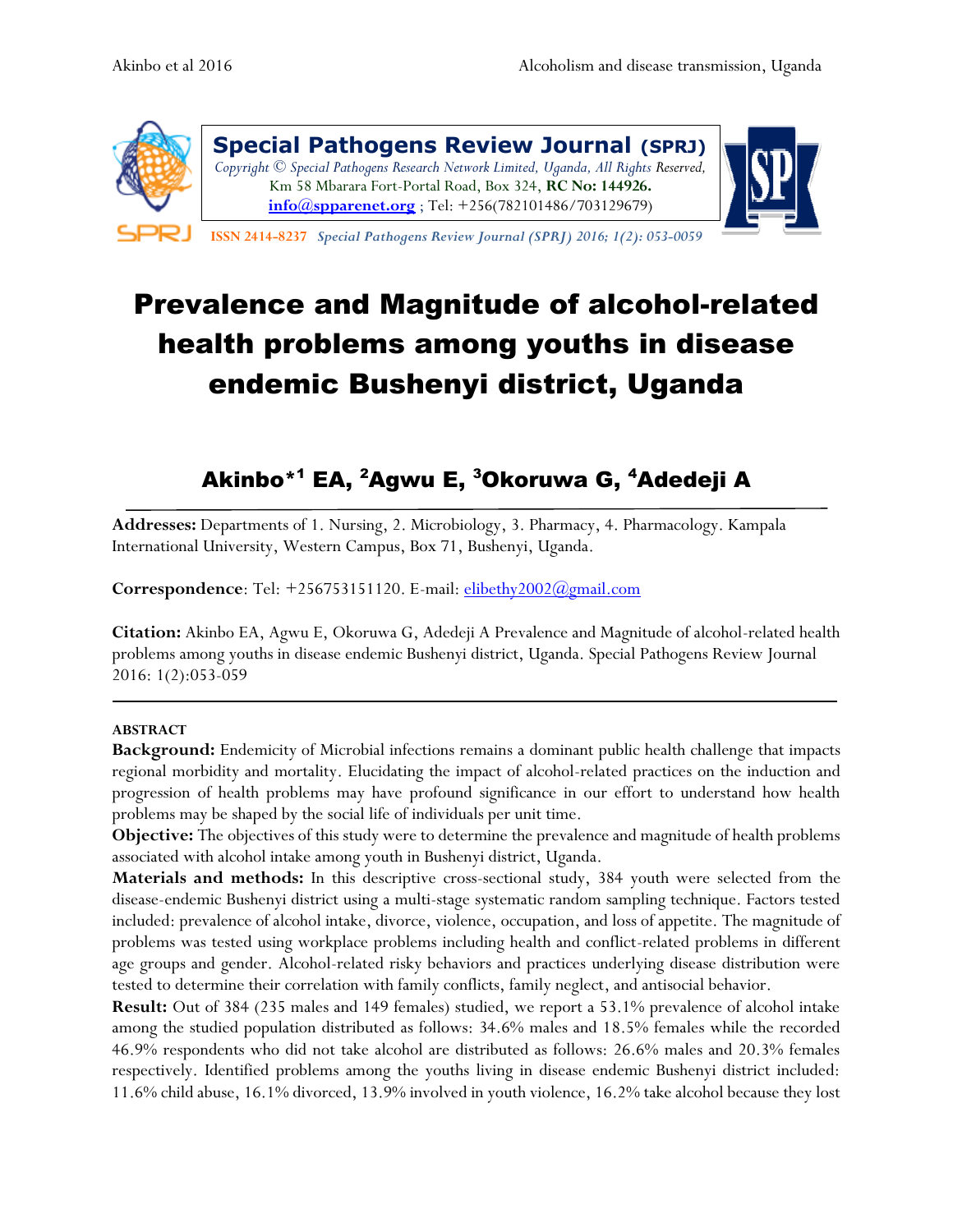appetite, 19.1% became alcoholic because they lost their jobs. On the other hand, the magnitude of the problem was reflected by: work (7.8%) and health (9.1%) related problems among those aged 21-26 years. About 40.2% of respondents took beer while 24% took spirit alcohol drinks. Family conflicts, family neglect, and antisocial behavior were significantly correlated with alcohol intake among youths living in disease endemic Bushenyi districts.

Conclusion: Alcohol intake is highly prevalent on a colossal scale that correlated (p<0.01, 0.05) with outlined problems. Alcohol intake is a high-risk factor for risky practices and attitudes that encourages rapid spread and sustained endemicity of tropical infections. Advocacy, parental control, and effective policy among other control measures are highly recommended.

### **INTRODUCTION**

Alcohol is a colorless, volatile inflammable liquid used as an intoxicant in wine, beer, or methylated spirit, and as a solvent or fuel, produced by fermentation, which converts sugar to ethanol (1). The global estimate of alcohol-associated disorders was about 76.3 million ten years ago, 1.8 million deaths and 4.0% of disability-adjusted life years (2). Drug abuse and alcoholism undermine motivation, interferes with cognitive processes, contribute to mood disorders, and increases the risk of accidental injury or death (3). The abuse of alcohol can lead to addiction, a known recipe for penury and a sure foundation for adolescent antisocial behaviors and alcohol-related health problems (4-5).

In South, East, and West Africa, the prevalence of alcohol abuse ranges between 10%-70%, making it a serious factor influencing the social, economic, cultural, and religious foundations of many African societies (6). Harmful use of alcohol (up to addiction and intoxication) is the third leading contributor to disease burden in many developed and developing countries (7-8). Violence, a decline of relationships, impaired productivity, and absenteeism from official responsibilities, accidents, microbial infections, injuries, delayedhealing wounds due to frequent falls and sustained microbial contamination, drowning, and burns, may be associated with alcohol consumption and addiction (9-10). The volume of alcohol consumed, the rate and volume of occasional drinking, may increase the risk of alcohol-related problems (11).

In the Bushenyi district, the magnitude of the problems associated with increased alcohol intake and baseline/surveillance studies to measure the

dynamics of increased alcohol intake are either highly limited or lacking. Tropical disease transmission dynamics are influenced by the sociodemographic, cultural, and socioeconomic status of the society especially in resource-limited settings (12). Understanding the impact of alcoholism on the induction and progression of health-related problems may highlight how health problems are shaped by the social life of individuals. This study was therefore designed to evaluate the prevalence and magnitude of alcoholrelated health problems and their impact on tropical disease epidemic among youths living in disease endemic Bushenyi, Uganda.

### **MATERIAL AND METHODS**

In this descriptive cross-sectional study, a quantitative survey was done using selfadministered, semi-structured, and closed-ended questionnaires to obtain information on demographic, socio-economic, and health-related problems from 384 recruited respondents living in Kakanju, Kyamuhunga, and Nyabubare subcounties of Bushenyi district Uganda. The 384 (285 males and 149 females) participants included those aged 15- and 29-years old living in the three sub-counties studied and was established using Fisher's formulae,  $[n = Z^2p(100-p)/d^2]$ , where: n  $\equiv$  minimum population;  $z =$  standard normal deviation corresponding to 1.96;  $P =$  Estimated prevalence  $= 50\%$ , d  $=$  acceptable error limit  $=$ 5%. The multistage Random Sampling technique was used to divide the population into clusters (13) by selecting: 3 out of 9 sub-counties, 9 out of 27 parishes, 54 out of 108 villages, and 7 households from each village in Bushenyi district. Standing at a strategic area in the village, a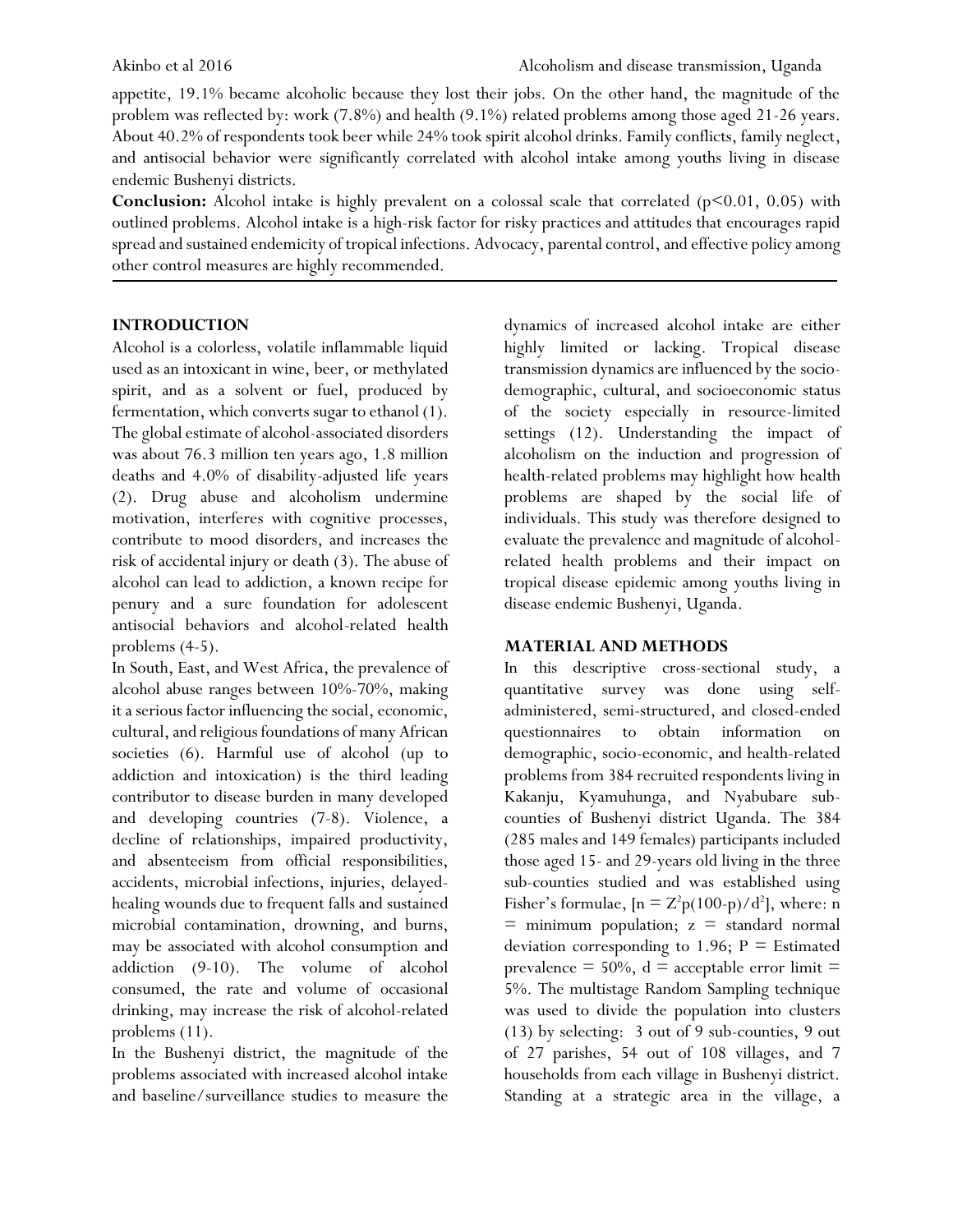direction was randomly chosen by spinning a pen and every3rd household where the tip of the pen faces was sampled. If the edge of the village was reached before obtaining the sampled size, the spinning of the pen was continued in all villages until the required sample size was obtained (13).

A structured questionnaire was designed and used. Open and closed-ended questions were written in the English language, translated into the local Ruyankole language for those who did not understand the English language. The questionnaires for this study were pre-tested (piloted) in Ishaka Township to further standardize them and to check for completeness. Data were analyzed using SPSS version 16.0 software package; descriptive statistics were used to estimate the socio-demographic data, prevalence, and magnitude of alcohol problems while bivariate analysis obtained from spearman's correlation coefficients ( $\alpha$ =0.01 and 0.05) were used to test for a relationship between alcohol intake and alcohol-related problems since both variables (independent and dependent) were categorical.

Table 1: Socio-demographic data of all 384 sampled respondents

| Variables       | No<br>(%)  |
|-----------------|------------|
|                 | $n = 384$  |
| Sex             |            |
| Male            | 235 (61.2) |
| Female          | 149 (38.8) |
| Age             |            |
| $15 - 19$       | 117 (30.6) |
| $20 - 24$       | 134(34.8)  |
| 25-29           | 133 (34.6) |
| Education       |            |
| Secondary       | 67(19.6)   |
| Tertiary        | 219 (55.7) |
| Uneducated      | 98 (24.7)  |
| Occupation      |            |
| Civil Servant   | 30(7.8)    |
| <b>Business</b> | 30(7.8)    |
| Student         | 281 (73.1) |
| Unemployed      | 43 (11.2)  |

### Akinbo et al 2016 Alcoholism and disease transmission, Uganda

The respondents were youth aged between15 and 29 years, who reside in the Bushenyi district, in schools, or found in households. Those included were aged 15-29 years and were previously diagnosed mentally ill. Those who decline to consent were excluded. The study was approved by the Ethics and Research Committee of Kampala International University. Informed consent to participate in the research was sought and obtained from the participants.

### **RESULT**

A total of 384 (100%) male and female youths in three sub-counties of the district were sampled in the survey but only 204 (53.1%) respondents, responded positively to have been involved in alcohol consumption. Out of these respondents, males were 133 (34.6%) and females 71 (18.5%) while 180 (46.9%) which had no alcohol were made of 102(26.6%) males and 78 (20.3%) respectively.

| Religion       |            |
|----------------|------------|
| Catholic       | 145 (37.8) |
| Protestant     | 137 (35.7) |
| Muslim         | 24(6.2)    |
| Others         | 78 (20.3)  |
| Marital status |            |
| Single         | 186 (48.2) |
| Married        | 124(32.2)  |
| Widow/widower  | 15(3.9)    |
| Separated      | 39(10.1)   |
| Cohabiting     | 19(5.2)    |
| Age            |            |
| $15 - 19$      | 117 (30.6) |
| $20 - 24$      | 134 (34.8) |
| 25-29          | 133 (34.6) |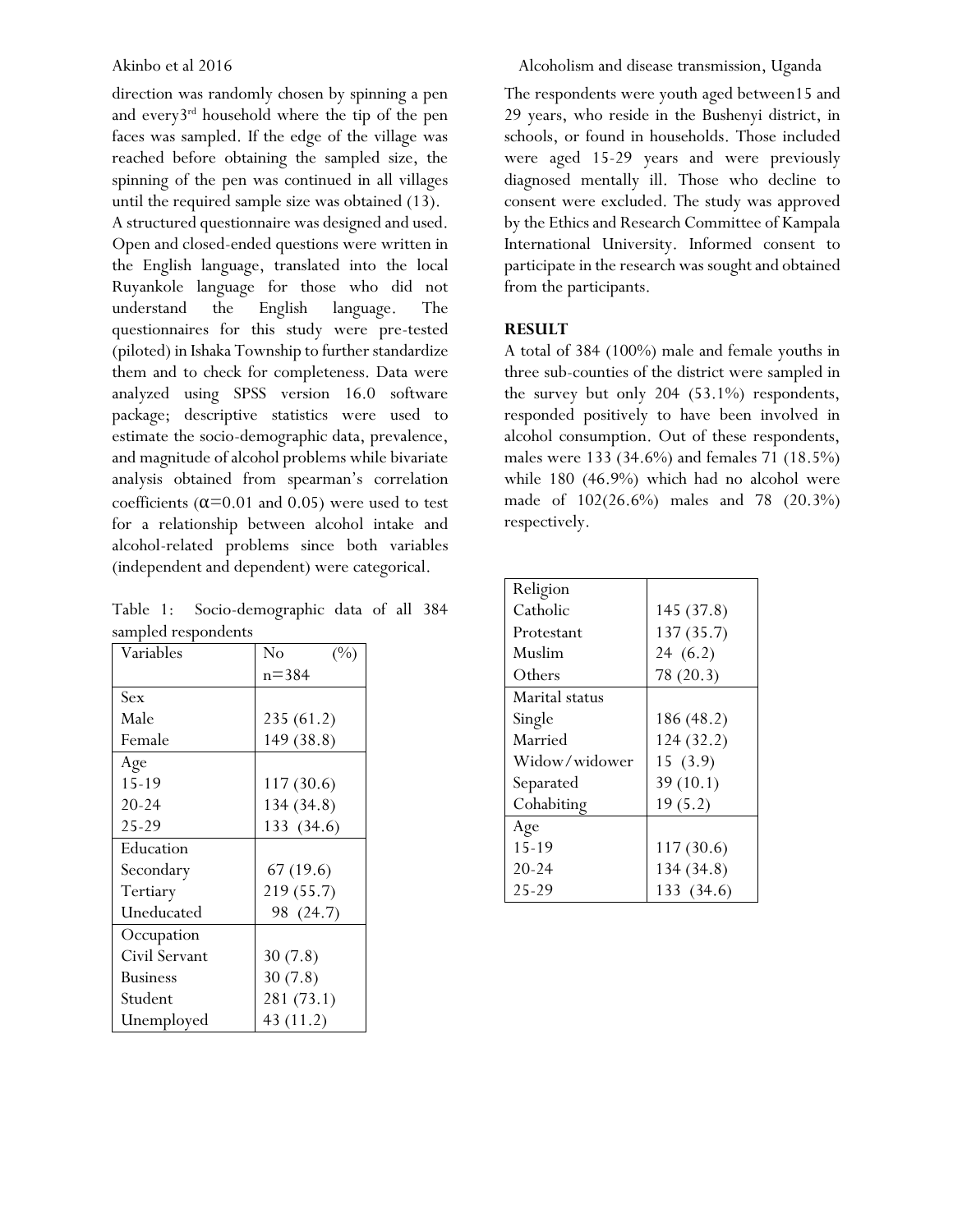|                |  | Table 2: Social problems associated with |  |
|----------------|--|------------------------------------------|--|
| alcohol intake |  |                                          |  |

| Social problems | No $(\%)$ |
|-----------------|-----------|
| Family conflict | 18(8.8)   |
| Family neglect  | 17(8.7)   |
| Child abuse     | 23(11.6)  |
| Accidents       | 16(7.9)   |
| Divorce         | 32(16.1)  |
| Antisocial      | 19(9.6)   |
| behavior        |           |
| Violence        | 28 (13.9) |
| Sch. problems   | 16(8.2)   |
| None            | 35(15.2)  |
| Total           | 204 (100) |

Table 1 above shows the demographic characteristics of respondents reported as follows: Gender: 61.2% were Males and 38.8% were females. Age group: 30.6% were 15-19 years old; 34.8% were 20-24 years old and 34.6% were 25- 29years old respectively. Education: 219 (50.7%) had tertiary education, followed by 98 (24.7%) uneducated, and the least was 67 (19.6%) who had secondary education. Occupation: 281 (73.1%) students, followed by 43 (11.2%) unemployed, and the least were 30 (7.8%) of business and civil servant 30 (7.8%). Religion: 145 (37.8%) were Catholics followed by 137 (35.7%) protestants, 24 (6.2%) Muslims, and 78 (20.3%) of others whose religious inclinations could not be identified. Marital status: 186 (48.2%) were single, followed by 124 (32.2%) married, 19 (5.2%) cohabiting (living together without being officially married), 39 (10.1%) were separated and 15 (3.9%) were widows/widowers. Table 2 depicts social problems estimated which revealed that: 8.8% had a family conflict, 22.6% abused children, 16.1% were divorced couple, 9.6% had antisocial behavior, 7.9% had an accident, 13.9% were involved in violence, and 8.2% had school problems. Economic problems were shown by: 19.1% workplace-related problems including loss of jobs and 9.6% who sold properties to meet their respective economic duties.

### **Table 3: Health problems associated with increased alcohol intake**

Akinbo et al 2016 Alcoholism and disease transmission, Uganda

| Health problems  | No $\%$   |
|------------------|-----------|
| Headache         | 7(3.2)    |
| * Depression     | 4(2.0)    |
| GIT problems     | 8(3.8)    |
| Trembling feet   | 8(3.8)    |
| Lack of sleep    | 16(7.8)   |
| Loss of appetite | 34(16.2)  |
| Hangover         | 9(4.2)    |
| None             | 118(59.2) |
|                  |           |

Depression was assessed based on respondent's perception

Health-related problems of consenting respondents were shown by; 3.2% with headache, 2.0% with depression, 3.8% with trembling feet and GIT problems, 7.8% with lack of sleep, 16.2% with a loss of appetite, and 4.0% with the aftermath of accumulated stress Table 3.

**Table 4: Magnitude of age specific alcohol related problems**.

| Problems | Age $15$ - | Age 21- | $26 - 29$ |
|----------|------------|---------|-----------|
|          | 20         | 25      | years     |
| Social   | 25.7%      | 17.9%   | 23.0%     |
| Economic | 13.8%      | $6.7\%$ | 5,7%      |
| Health   | 11.7%      | $5.2\%$ | $2.6\%$   |

Table 4 above shows the magnitude of problems associated with alcohol intake, as it affects the age of respondents. The recorded 25.7% of respondents aged 15-20 years had the highest prevalence of alcohol-related problems which include social, economic, and health, followed by 23% of those aged 26years and above. The observed 47.9% of males were the majority among alcohol consumers, who had alcoholrelated social and health problems in the last 12 months compared to 31.5% of their female counterparts. We recorded 20% of those who were free from alcohol problems. The magnitude of problems as it affects the educational level of respondents was recorded as follows: 20.1% had tertiary education, followed by 13.9% who had secondary education, 12.6% were uneducated and 10.1% had primary education respectively while 43.3% had no problems and their educational status was not identified. The brand of alcohol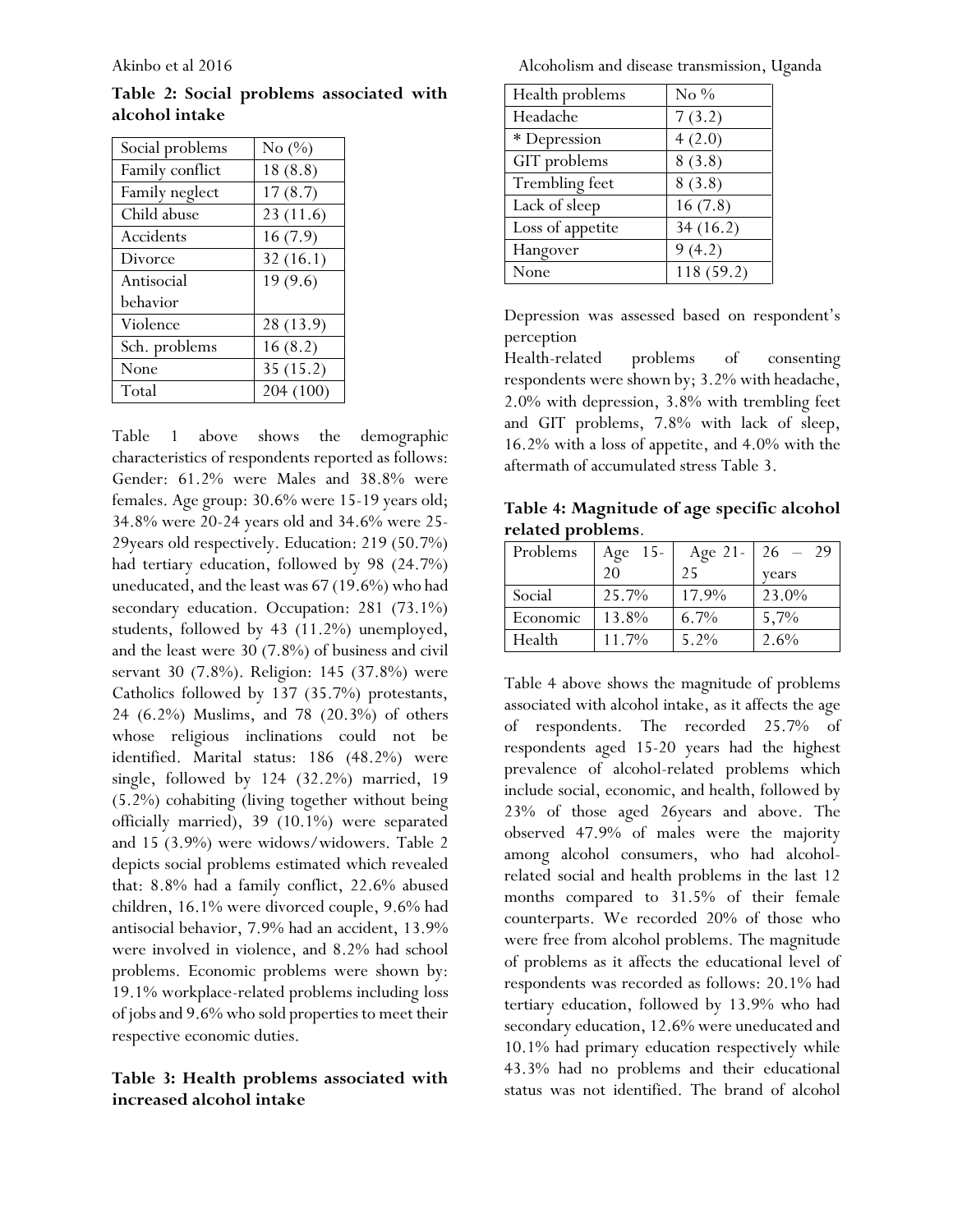taken by respondents and the percentage of ethanol content were also recorded as follows: 40.2% of respondents preferred Beer, with an ethanol content of 12.8%, followed by 24% of respondents who preferred Spirit with ethanol content per 100mls ranging from 39.1% to 45.4%.

There was a significant correlation  $(p<0.01$  and p<0.05) between the independent variable (IDV)

### **DISCUSSION**

Risky behaviors which impact the epidemiology of tropical disease continue to dominate communities of the traditional resource-limited settings. Effective prevention and control of such diseases depend on a clear understanding of factors underlying the distribution of such diseases. This study is about efforts to understand the role of and the extent to which alcoholism impacts the transmission dynamics and the endemicity of tropical infections in a resource-limited setting. Alcoholism influences behavioral changes which underlie actions that encourage disease transmission.

Our observation in this study shows that alcohol intake by respondents was significantly correlated (p<0.01 and 0.05) with antisocial behavior, traumatic injury, and associated health problems, including work problems. This alcoholism-related health problem may explain why it makes sense to associate alcohol use in adolescence with lower school enrolment, reduced earning, and heightened job instability when intoxicated users are unable to concentrate on their official duty (14). Thus alcoholism may increase the likelihood that physical health problems are guaranteed if respondents are engaged in risky practices that encourage tropical disease distribution such as sex without disease protective condom or pills, sleeping outside mosquito nets, eating with unwashed hands, drinking untreated water, walking barefooted in a soil-transmitted helminths endemic region and undertaking procedures which may expose respondents to the body fluid of person suffering from communicable disease.

The observed 53.1% is slightly higher than the old report of 52% from women who recently alcohol intake and the following dependent variables (DV): antisocial behavior, traumatic injury, health problems, and work problems. There was no correlation  $(p>0.01$  and  $p>0.05$ ) between alcohol intake and the following dependent variables: family neglect, family conflicts, broken relationships, school problems, and child abuse.

experienced domestic violence, 10% prevalence in Zimbabwe, and higher than India report of 33% (2, 6). In Africa, rapid urbanization together with the disintegration of the traditional and cultural control over people and easy availability coupled with rampant use of drugs without prescription may have contributed to the induction and spread of drug abuse (6). The global burden of disease from alcohol exceeds that of tobacco and is at par with the burden attributed to unsafe sex worldwide (15). Hospital admissions for alcohol problems constituted 10% of all psychiatric admissions in Europe while Studies conducted in Nigeria, South Africa, Uganda, India, and Colombia, showed that a large fraction of reported domestic violence is related to alcohol use by the male partner (2). It is not clear if there are any specific driving factors which determine whether male or female should drink more alcohol as shown in the present study where 61.2% males drank more alcohol than 38.8% females (Table 1). This is because when subjected to the same social, economic, health, or geographical condition the drinking rate may be equal (16). Men are largely expected to drink more than women in a normal traditional African society because they are more exposed to free drinking patties and small talking evening groups of alcohol friends while waiting for women to do the house chores.

Men usually have more alcohol-related problems than females including death, sicknesses, and infections leading to hospitalization (17). While one in every four women was intoxicated after consuming alcohol in this study, one in every two men was intoxicated with alcohol made of bloodalcohol level of 0.08% (18-19). Level of education had no impact (p>0.05) on the level of alcohol intake and associated risky behaviors which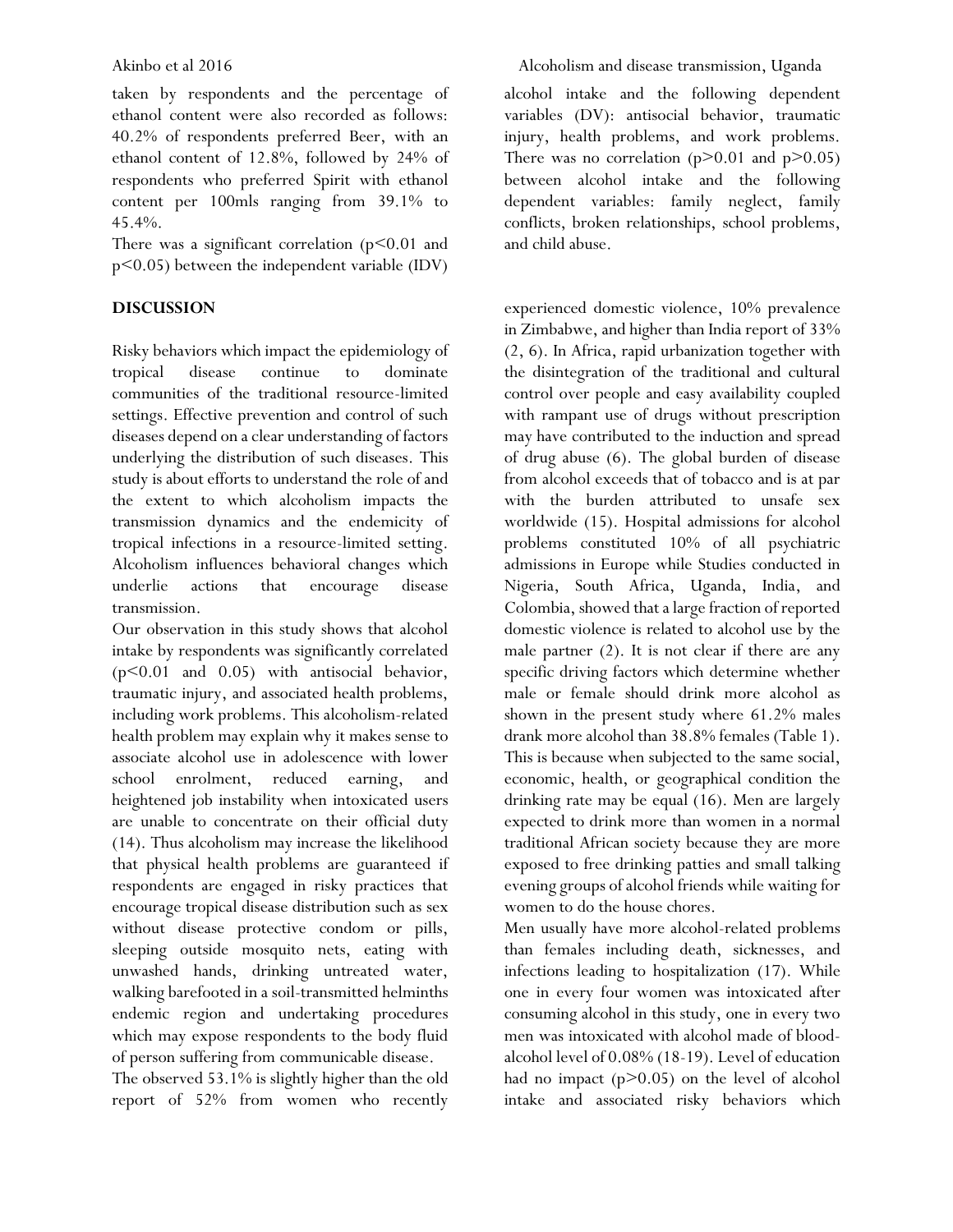encourage disease transmission as shown in this study where 50.7% of alcoholics had tertiary education. On the other hand, education attainment may be associated  $(p<0.05)$  with a multitude of medical conditions, risky health behaviors, and mortality (20). Substance (alcohol) use disorders are more prevalent among those with more truncated education (21-22). While it is difficult to establish criteria or benchmarks for use and non-use of certain alcohol volume and concentration, intoxication and addiction remain the hallmark of hard-to- reverse drinking habits that have defined the platform upon which disease transmission risky behaviors are established.

Catholics (37.8%) drank more than the Protestants (35.7%) made of orthodox and Pentecostal Christians and 6.2% Muslims were intoxicated with alcohol (Table 1). A flagrant disrespect of religious requirements is what was shown by participants because no religion allows the use of alcohol. However, a wider alcoholdrinking margin was expected between Catholics and Protestants because alcohol use/nonuse was one of the reasons why the non-Catholics are called Protestants. Further studies may be needed to delineate the concept of alcohol use/non-use among different religious groups to clearly outline its impacts on behaviors underlying disease transmission in resource-limited settings. Such studies may also wish to show how religious doctrines can assist in shaping the lives of ordinary people.

We also noted that 48.2% of the singles took alcohol more than the 32.2% of the married. Married men are usually breadwinners of the family expected to take care of the nuclear and extended family members with their moderate income which can hardly be enough. Failed attempt to balance huge responsibilities with meager income stimulates the alcohol drinking instinct in most men and those who respond to the alcohol intake instinct expects the resultant intoxication to temporarily release them from family tension (23). The socio-economic situation also influences people's perception and response to tropical diseases either negatively by allowing people to postpone the date of treatment due to poor economy (24) or ignore treatment when intoxicated by alcohol including engaging in risky practices which helps disease spread (25).

In this study, a 13.9% prevalence of violence was reported (Table 2). Violence may occur as a result of an argument over an irrelevant subject, leading to property vandalism. The consequences of youth violence affect the health and well-being of victims; relationships with family and friends; raising the levels of fear within communities and pressure on health and other public services (8). Alcohol-related violence could result in physical injuries (26). Globally an average of 565 deaths among people aged 10 to 29years happens through interpersonal violence, with males at greater risk (2). Withdrawal symptoms can develop into aggressive behavior towards family members, friends, or members of the community probably leading to sexual assault (27). Alcohol may also be consumed in preparation for involvement in violence such as fights between gang members erupted after drinking; alcohol was used before fights to build confidence; alcohol use occurred after fights as a seal of gang unity, and alcohol and violence were linked ritually during gang initiation processes (2).

The presence of 16.1% divorced youth population who took alcohol may highlight the fact that emotionally traumatic experiences and adjustments during rehabilitation, which could be social, economic, and sexual may induce the habit of alcohol intake for nonalcoholics and may consolidate the alcohol drinking habit for known alcoholics (Table 2). These alcohol drinking premises if found among married couples may be a strong factor for marriage instability which may invariably be a recipe for divorce, polygamy, multiple sexual partnerships, prostitution, and indirectly encouraging disease transmission.

The prevalence of 11.6% cases of child abuse (Table 2) outlines the presence of children from alcoholic parents known to be exposed to emotional and sexual abuse with whipping as the most common abuse discovered. Children in homes where one or both parents drinks alcohol are likely liable to physical and psychological abuse, such as battering, sexual abuse, abandonment, varying emotional torture, and lack of affection. When parental judgment is impaired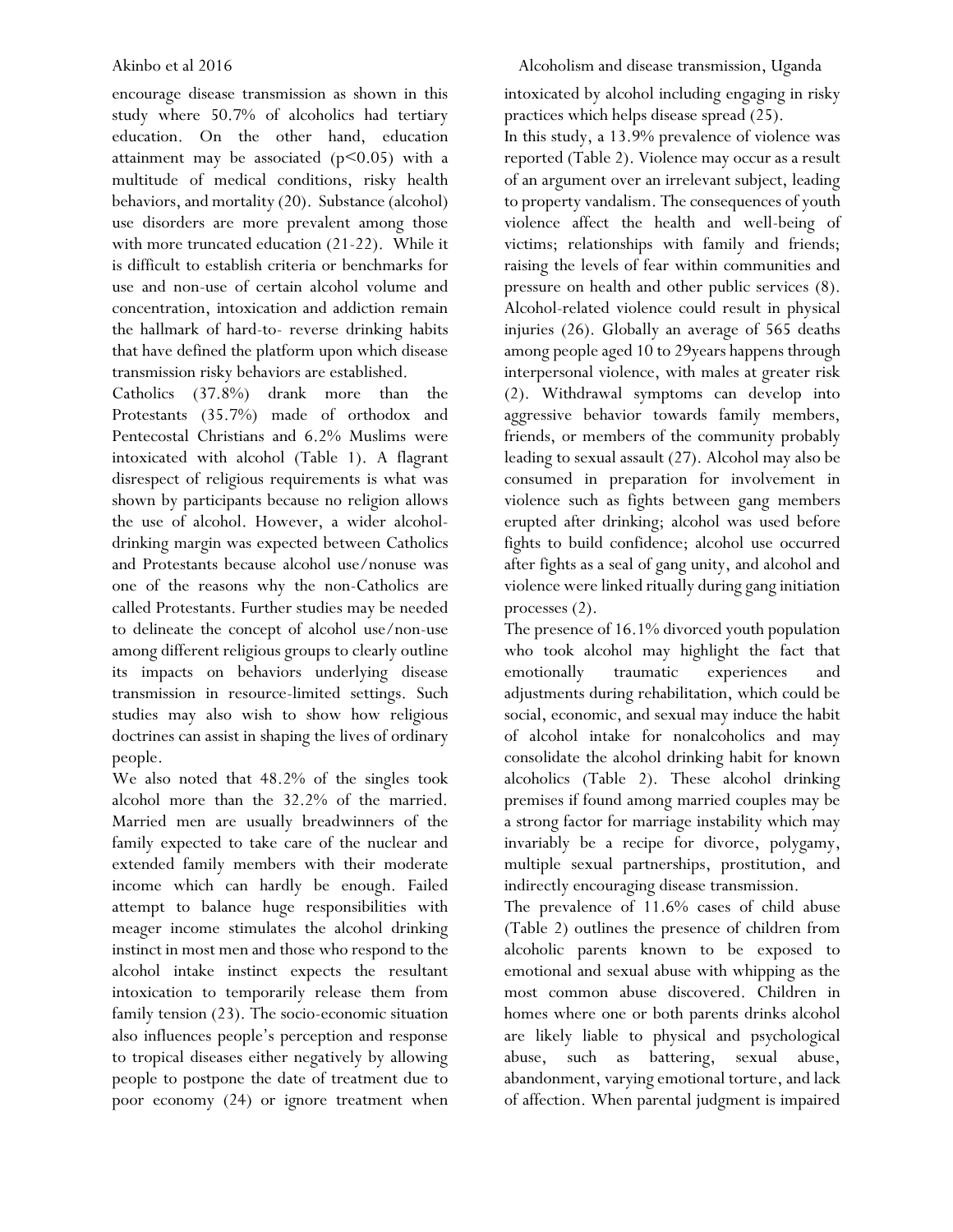under the influence of alcohol, it will influence the physical and psychological development of a growing child. Child abuse including sexual abuse encourages disease transmission.

This report of 7.9% accidents among studied alcohol users (Table 2) agrees with the known report that alcohol consumers are prone to different types of accidents, including road traffic accident (vehicles, bicycles, and pedestrians), falls, fires, injuries related to sports and recreational activities, self-inflicted injuries or injuries resulting from interpersonal violence. Alcohol abuse contributes to motor vehicle accidents, unquantified disability and deaths in Uganda, and juvenile delinquencies generally. Episodic drinking is common with truck/taxi drivers, drinking habits that encourage high-risk behaviors enhancing disease transmission.

School or academic problems were 8.2% prevalent among the studied population who consumed alcohol (Table 2). Alcoholism and drug use interfere with: the cognitive capacity of the youths, educational attainment and increases school attendance, population which possibly terminates their study before graduation and increases truancy which is "one of the early warning signs that youth are headed for substance abuse, potential delinquent activity, and social isolation and/or educational failure" (4, 28-30). Alcohol-induced adolescent learning impairments could affect academics and occupation (31). Exposing the brain to alcohol during this period may interrupt key processes of brain development, possibly leading to mild cognitive impairment as well as to further escalation of drinking which exposes participants to risk of infection in disease-endemic regions (32). L66y

The observed 8.8% prevalence of family conflicts (Table 2)among the respondents who took alcohol supports the fact that conflicts and alcohol use have a significant ( $p$ <0.05) relationship. On the other hand, the recorded 8.5% prevalence of family neglect was in line with the fact that the provision of emotional, economic, and psychological support is the function of the family and that neglect will have some deleterious effect on youth development. Reckless expenses of meager family resources on avoidable issues like alcoholism and

risky behaviors undermine the strength of a relationship upon which a family is built and these could be affected by alcohol use and abuse and this has implications in disease transmission in endemic regions.

Observation of 9.8% prevalence of antisocial behavior (Table 2) among gender-specific age groups was not strange because such behaviors may include: demeanor intended to injure people or damage property, illegal behavior, and defiance of generally accepted rules Tab. The human brain is very sensitive to the effects of alcohol as it induces several behavioral changes on the cerebellum (movement), the hippocampus (memory), the ventral tegmental area (reward), and even the brainstem (breathing). Childhood antisocial behaviors are a central element in the developmental pathway leading to adolescent alcohol abuse or dependence and in diseaseendemic regions can have some serious disease transmission consequences.

There was a 19.1% prevalence of those who lost their jobs probably due to poor performance. This is supported by the fact that alcohol abuse influences the decline in job performance and decreases in work productivity and more absenteeism from work, ultimately lead to job losses (33). When compared to their clear-headed counterpart, Alcohol drinkers may be more often absent-minded, are less efficient, have more accidents at work, and show maladjustments with other workers, which lead to overall decreased performance. Some alcoholics find it difficult to reduce their expenditures, tend to dispose of their properties for money to spend on alcohol and this impacts negatively on their families (34) especially as it relates to aseptic precaution against disease transmission.

To understand health factors related to alcohol use among respondents, the following parameters were used: 3.2% headache, 2.0% depression, 3.8% high-risk sex and GIT discomfort, 7.8% lack of sleep, 16.2% loss of appetite, and 4.0% hangover (Table 3). All assessed within age groups and sexes of participants. This observation was in line with the report of Corrao et al., (35) who reported that over time, alcoholism can lead to the development of chronic diseases, neurological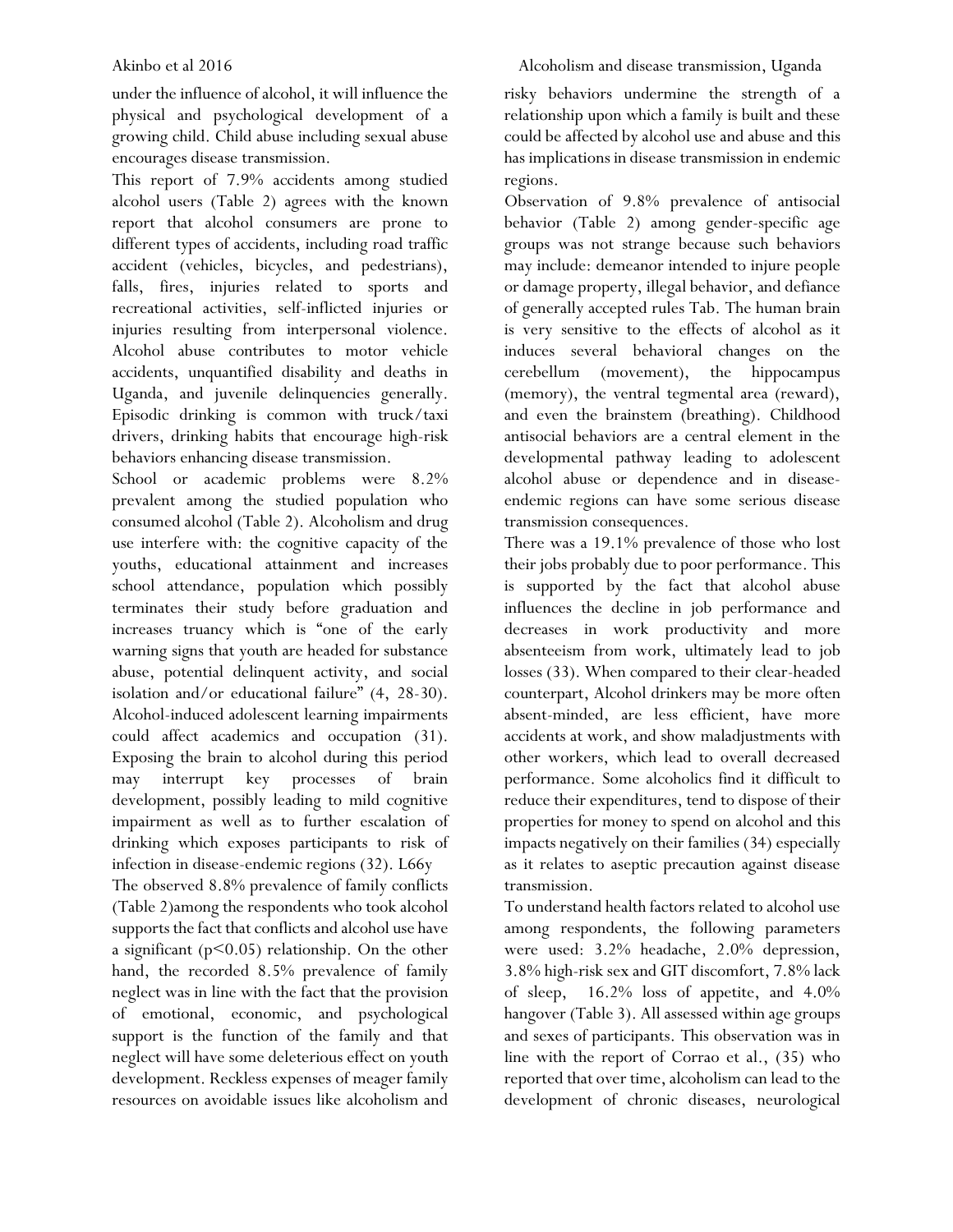impairments, and social problems. These include but are not limited to: gastrointestinal problems, neurological problems, including dementia, stroke, and neuropathy cardiovascular problems, including myocardial infarction, cardiomyopathy, atrial fibrillation, and hypertension. In general, the risk of cancer increases with increasing amounts of alcohol. Liver diseases are among the leading causes of all deaths among infected patients.

Alcohol abuse can lead to brain damage, liver problems, heart diseases, cancer, kidney problems, obesity, gastrointestinal problems, depression, memory loss, and impairment of other internal organs of the body (6). It could lead to diabetes, inflammation of the pancreas, gastrointestinal bleeding, weakening of the heart, and stroke. In pregnant women, alcohol is harmful to the unborn baby and has been associated with mental illness (7). The short-term effects include loss of coordination, slurred speech, trembling of the feet and hands, lack of concentration, and dizziness. Alcoholism has been linked with sexual risk behavior such as unprotected sex which undermines disease prevention strategies while encouraging disease distribution in tropical Africa (36). Some HIV-infected individuals, despite knowledge of their status, continue to practice unsafe sex, which places them and their partners at considerable risk (37).

Adolescent alcoholism may also be associated with risky sexual practices leading to sexually transmitted diseases, including HIV/AIDS. The probability of sexual intercourse may be increased by drinking unpredictable amounts of alcohol sufficient to impair judgment, but decreased by drinking heavier amounts that result in feelings of nausea, cfg…….,1553 11100-passing out, or mental confusion. It should be clear that to the best of our knowledge and at the time of this investigation, no `` has outlined the criteria for use by alcohol users to understand the amount sufficient to impair judgment or remain safe from intoxication. This threshold alcohol volume and concentration per body weight are needed to help alcohol users to know how and when to stay safe from intoxication.

The 25.7% degree of alcohol-related social, economic, and health problems found in the age

group 15-20years was the highest, followed by 23.0% among those aged 26years and above (Table 4). In this dispensation, all age groups were affected at different points according to the variables assessed. Compared to all other age groups, the prevalence of periodic heavy or highrisk drinking is greatest among young adults (38). The observed prevalence of 30.1% problems among the respondents with tertiary education followed by 13.9% secondary education could be attributed to peer group influence and way of socializing and relaxation including many medical conditions, health behaviors, and mortality among youths (7, 28). Males with 47.9% prevalence of alcohol usage were higher than females with 31.5% report. Alcoholism may be higher in men than in women in some instances but the ratio varies across cultural and ethnic lines (39).

The love the respondents had for beer was reflected by the observed 40.2% whose brand of beer had up to 12.8% followed by 24.0% Spirit with ethanol content per 100mls ranging from 39.1% to 45.4%. Intoxication may depend on the concentration and quantity of alcohol taken per unit time per body weight of respondents. The prevalence of periodic heavy or high-risk drinking and alcoholism is greatest among young adults (38).

There was a high correlation  $(p<0.05, 0.01)$ between the independent variable (IDV) alcohol intake and the Dependent Variables (DV): antisocial behavior, traumatic injury, health problems, and work problems. There was no correlation (p<0.05, 0.01) between alcohol intake and the following dependent variables: family neglect, family conflicts, divorce/broken relationships, school problems, and child abuse. Excessive alcohol use may lead to the development of chronic diseases, neurological impairments, including dementia, stroke, and neuropathy. "Alcohol use may be associated with increased risk of injury in a wide variety of settings including road traffic accident (vehicles, bicycles, and pedestrians), falls, fires, injuries related to sports and recreational activities, self-inflicted injuries or injuries resulting from interpersonal violence. Heavy drinking increases the risk of absenteeism,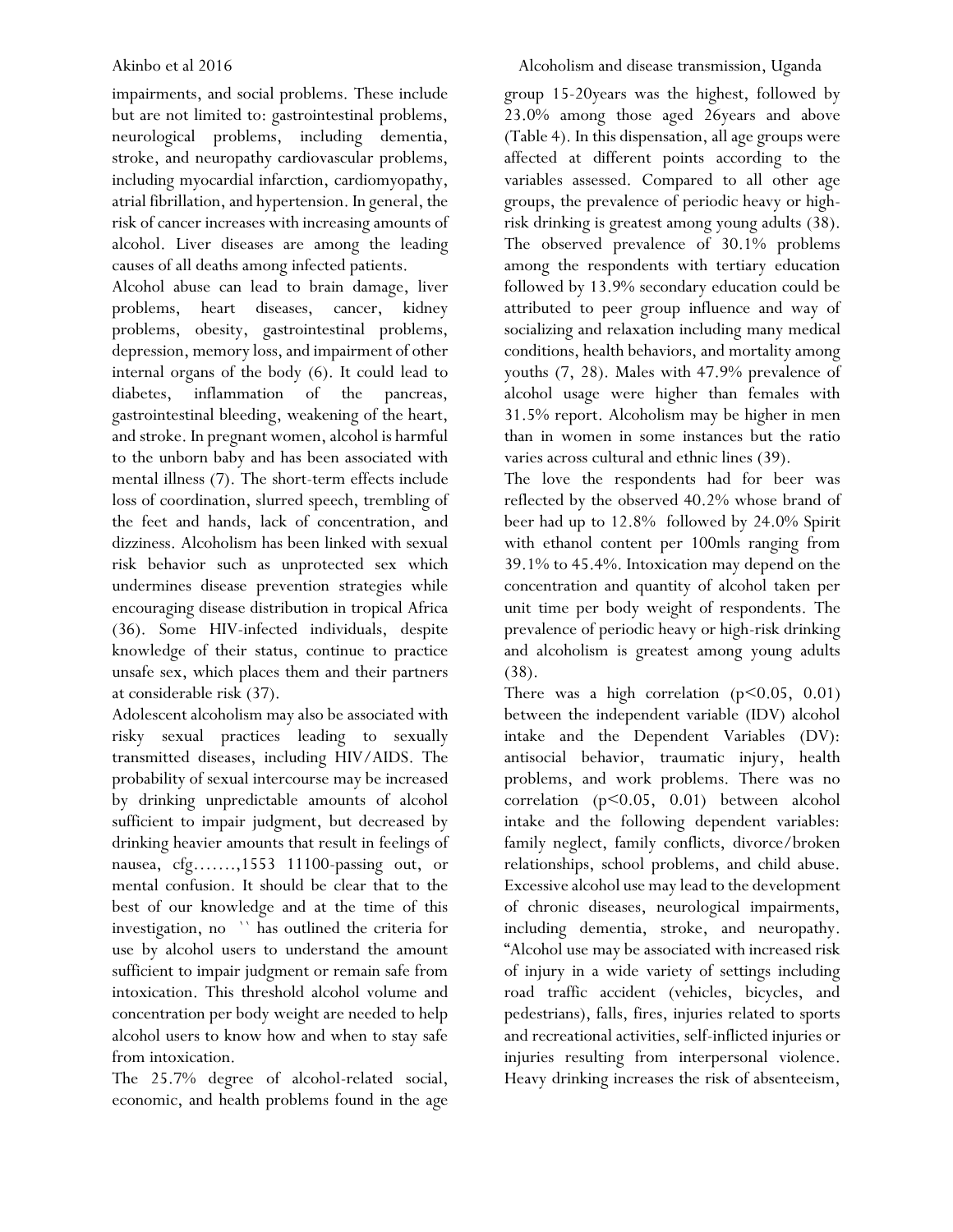and low productivity, which may eventually lead to loss of employment.

#### **CONCLUSION AND RECOMMENDATION**

Alcohol intake is highly prevalent on a colossal scale among the studied population that correlated with outlined problems. Alcohol intake remains a high-risk factor for risky practices and attitudes that encourages rapid spread and sustained endemicity of tropical infections. Alcohol intake had a significant correlation ( $p$ <0.05, 0.01) with family neglect, family conflict, school/work problems, accident and health issues, and antisocial behavior except for child abuse. There was a significant correlation  $(p<0.05, 0.01)$ between alcohol intake and alcohol-related problems analyzed. Reduction of alcohol in-take through community-directed comprehensive action against alcohol-related risky practices that encourages disease transmission, creation of public awareness on the impact of such alcohol-related practices on disease transmission, morbidity and mortality records, other interventions such as education, advocacies, update of moribund or outdated alcohol use policy, enactment of policy in non-policy existent settings and stepping up implementation efforts are highly recommended.

#### CONFLICT OF INTEREST: None

#### **REFERENCES**

1. Ministry of Health of Uganda (MOH). *National Position on Alcohol and Drug abuse* 2005

2. WHO Global Status Report on Alcohol. (2004). *Social Problems associated with alcohol use, Alcohol and domestic violence,* 2004:63-64

3. Hawkins JD, Catalano RF, Miller JY. "Risk and protective factors for alcohol and other drug problems in adolescence and early adulthood: implications for substance abuse prevention", Psychological Bulletin, 1992; 112: 64 105.

4. DeSimone J. "*Drinking and Academic performance in high school*", *Applied Economics*, 2008: I; 1-17.

5. Scheier LM, Botvin GJ, Baker E. "Risk and protective factors as predictors of adolescent alcohol involvement and transitions in alcohol use: A prospective analysis", Journal of Studies on Alcohol, 1997; 58: 652-667.

Akinbo et al 2016 Alcoholism and disease transmission, Uganda

6. World Health Organization. *Global Burden of Disease Study*. Geneva: World Health Organization. 2001.

7. Baswngwa D. Prevalence of substance use among students in Kampala Secondary Schools Masters dissertation Makarere University Kampala Uganda. 1994

8. Kigozi and Kasirye. Alcohol, Drug Abuse and HIV/AIDS in Uganda: consultancy Report for the Uganda AIDS Commission.1997.

9. Agwu E, Ihongbe JC and Inyang NJ. Prevalence of Quinolone susceptible *Pseudomonas aeruginosa* and *Staphylococcus aureus* in delayed-healing diabetic foot ulcers in Ekpoma Nigeria. *Wounds* 2010; 4: 100-105. [http://www.ncbi.nlm.nih.gov/pubmed/259019](http://www.ncbi.nlm.nih.gov/pubmed/25901956?dopt=Abstract)  $56$ ?dopt=

10. Weitzman ER, Nelson TF, Wechsler H. Taking up binge drinking in college: The influences of person, social group, and environment. *Journal of Adolescent Health* 32(1):26–35. 2003.

11. World Health Organization. *Alcohol Policy in the WHO European Region: Current Status and the Way Forward,* Copenhagen, Fact sheet EURO/10/05. 2005.

12. Agwu E, Pazos V, Ihongbe JC, Ssengendo J. Appraisal of the inherent socio-demographic dynamics of HIV/AIDS epidemic in four districts of South-Western Uganda, SAHARA-J: Journal of Social Aspects of HIV/AIDS: An Open Access Journal, 2011; 8(3): 150-155

13. Graisse et al. *Community Population Sampling Methods for Research Studies*: Definitions and Uses 2007.

14. Acuda W, Njenga GF Vikram P and Maj M. *Essentials of clinical psychiatry for sub-Sahara Africa*  2005.

15. WHO Global Health Status Report. Consequences of alcohol use, health effect, and global burden. 2004; 35-38.

16. Bates ME and Labouvie EW. "Adolescent risk factors and the prediction of persistent alcohol and drug use into adulthood", Alcoholism: Clinical & Experimental Research, 1997; 21: 944-950.

17. D'Amico EJ, Barnett NP, Monti PM, et al.Does alcohol use mediate the association between alcohol evaluations and alcohol-related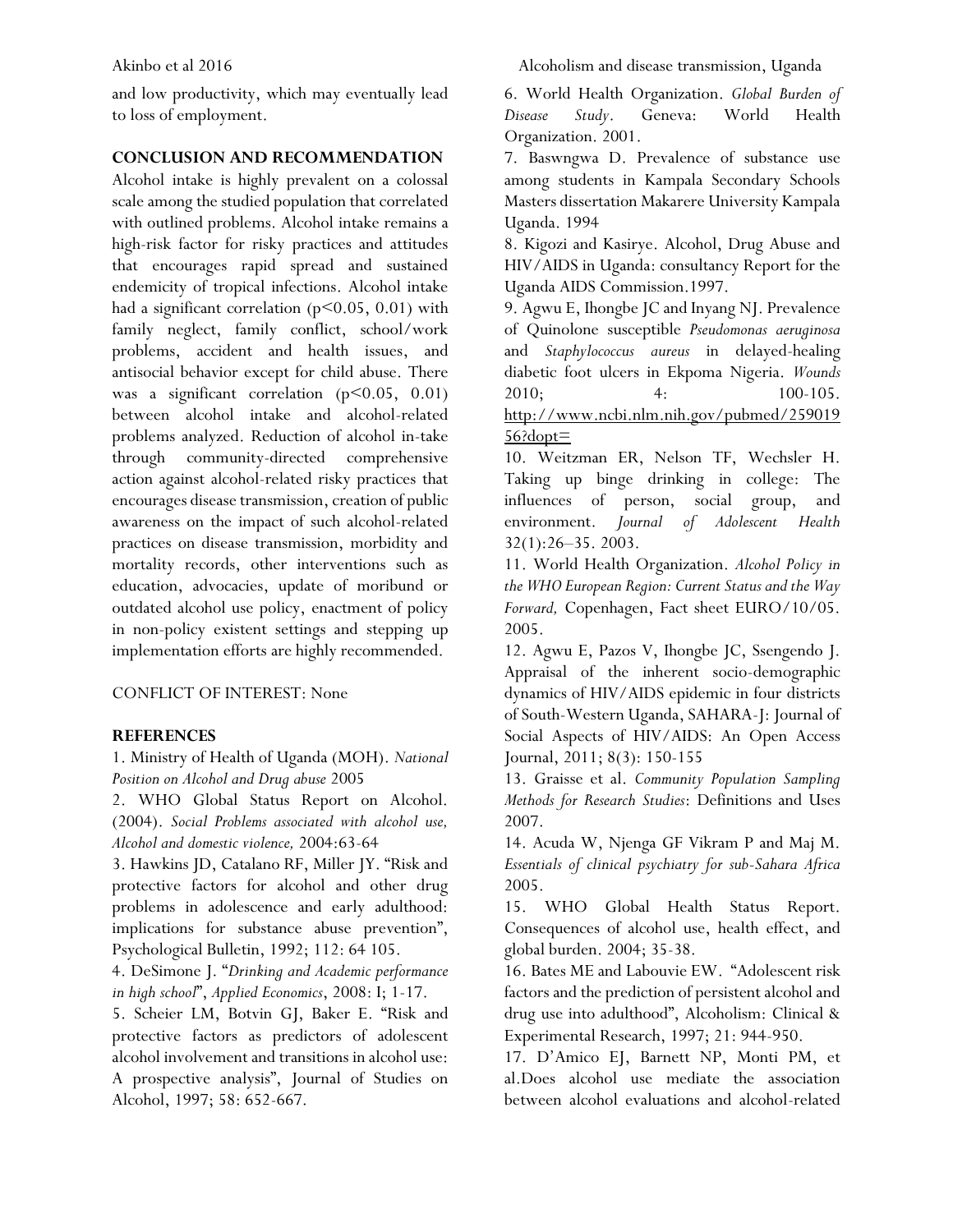problems in adolescents? *Psychology of Addictive Behaviors* 2002; 16(2):157–160.

18. Donaldson L. The Annual Report of the Chief Medical Officer of the Department of Health. London: Department of Health. 2001.

19. Dept of Transportation (US), (NHTSA).*Traffic Safety Facts 2010: Alcohol-Impaired Driving.* Washington (DC): NHTSA; 2012.

20. Winkler DR. Educational achievement and school peer group composition", Journal of Human Resources,1975; 10: 189-204.

21. Manski CF. Identification of endogenous social effects. The reflection problem. Review of Economic Studies,1993;60:531-542.

22. Miller E. Effect of moderate alcohol intake on cognitive functioning: Does a little bit of what you fancy do you good? Journal of Mental Health; 1992;1(1):19-24.

23. Dekovic M, Wissink IB, Meijer AM. The role of family and peer relations in adolescent antisocial behavior: comparison of four ethnic groups. *Journal of Adolescence*.2004; 27: 497-514.

24. Agwu E. Distribution of Community-Acquired Typhoid Fever among Febrile Patients Attending Clinics in Bushenyi, Uganda: Case Study of the Year 2005. J Medical Microbiol Diagnosis 2011;1:101.

25. Goldberg JH, Halpern-Felsher BL, Millstein SG. Beyond invulnerability: The importance of benefits in adolescents' decision to drink alcohol*.* Health Psychology 2002; 21:477–484,

26. Bureau of Crime Statistics and Research (BOSCAR).*Trends and patterns in domestic violence. Crime and Justice Bulletin,* 2005:1-16.

27. Cook PJ, Moore MJ. "Environment and persistence in youthful drinking patterns", in J. Gruber (ed.).Risky Behavior among Youths, an Economic Analysis*,* Chicago, and University of Chicago Press. 2001.

28. Baker ML, Sigman JN, Nugent ME. *Truancy reduction: Keeping students in school*, Washington, DC: US Department of Justice, Office of Juvenile Justice and Delinquency Prevention. 2001.

29. Roebuck MC, French MT, Dennis ML. "Adolescent marijuana use and school attendance", Economics of Education Review, 2004; 23: 133- 141.

Akinbo et al 2016 Alcoholism and disease transmission, Uganda

30. Chou L-Ch, Ho Ch-Y, Chen Ch-Y, WJ. Chen WJ. "Truancy and illicit drug use among adolescents surveyed via street outreach", Addictive behavior*,* 2006; 31:149-54

31. Brown SA. *Facilitating change for adolescent alcohol problems: A multiple options approach. In:* Wagner EF, and Waldron HB, eds. Innovations in Adolescent Substance Abuse Interventions. NY: Pergamon, 2001; 169–187

32. Jernigan D. Alcohol and young people. Global Status Report. Mental Health and Substances Dependence Department. Geneva: World Health Organization 200151. Dee TS. State alcohol policies, teen drinking, and traffic fatalities. Journal of Public Economics,1999; 72:289-315.

33. Duarte R, Escario JJ. Alcohol abuse and truancy among Spanish adolescents: a count-data approach. *Economics of Education Review*, 2006; 25: 179-187.

34. Grant BF. The impact of a family history of alcoholism on the relationship between age at onset of alcohol use and DSM–IV alcohol dependence. Alcohol Health & Research World 1998; 22(2):144–148.

35. Murray C. Lopez AD. The Global Burden of Disease. Cambridge: Harvard University Press. 1997.

36. Morojele NK, Brook, JS. Substance use and multiple victimizations among adolescents in South Africa. Addictive Behaviors, 2006; 31 (7): 1163-1176.

37. Olley AL, Malhi GS, Bachelor J, Cahill CM, Mitchell PB, Berk M, 2005. Executive functioning and theory of mind in euthymic bipolar disorder. Bipolar

Disord. 2005; 7 (Suppl 5): S43–S52. [http://dx.doi.org/10.1111/j.1399-](http://dx.doi.org/10.1111/j.1399-5618.2005.00254) [5618.2005.00254.](http://dx.doi.org/10.1111/j.1399-5618.2005.00254)

38. Grant BF, Dawson DA. Age at onset of alcohol use and its association with DSM-IV alcohol abuse and dependence results from the national longitudinal alcohol epidemiologic survey. Journal of Substance Abuse,1997;103–110.

39. Newburn T, Shiner M. Teenage Kicks? *Young people and alcohol: a review of the literature.* York: Joseph Rowntree Foundation. 2001